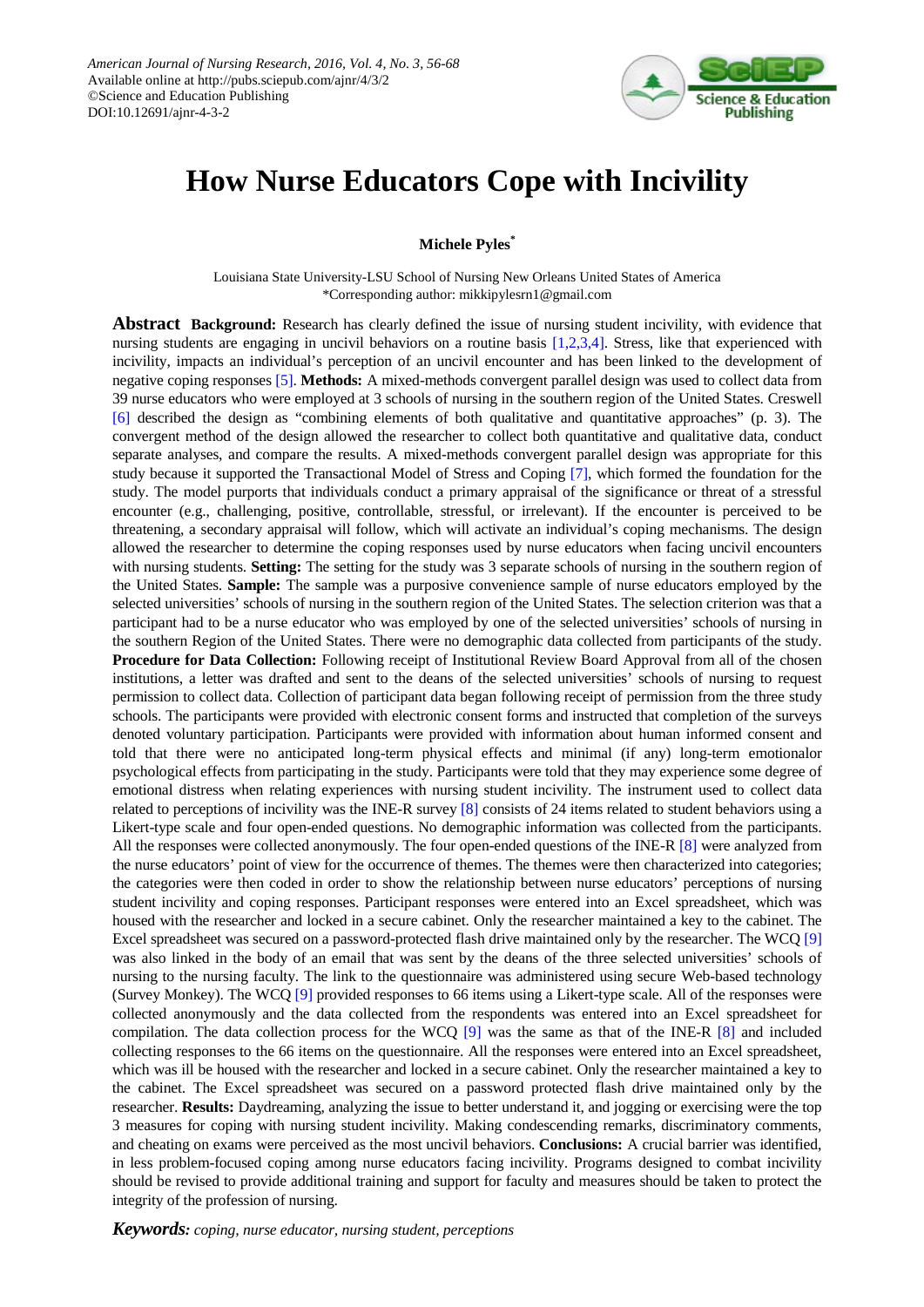**Cite This Article:** Michele Pyles, "How Nurse Educators Cope with Incivility." *American Journal of Nursing Research*, vol. 4, no. 3 (2016): 56-68. doi: 10.12691/ajnr-4-3-2.

# **1. Introduction**

Nurses, today and throughout history, are known for their kind, caring behaviors [\[10\].](#page-11-6) Through association, nursing students are assumed to be as kind and caring as their licensed counterparts. However, nurse educators might not agree with this assumption due to a rise in nursing student incivility  $[11,12]$ . The rise in incivility among nursing students is causing great concern for nurse educators and administrators alike [\[11,13\].](#page-11-7) For this reason, it is necessary to determine why the issue persists, despite efforts to manage it.

Research has clearly defined the issue of nursing student incivility, with evidence that nursing students are engaging in uncivil behaviors on a routine basis [\[1,2,3,4\].](#page-11-0) The classroom behaviors witnessed by nurse educators include talking in class, rudeness, passive aggressiveness, and psychological abuse and the behaviors can lead to violence [\[2,4\].](#page-11-8) The threat or perceived threat of violence causes nurse educators to experience powerlessness, and traumatization [\[4\].](#page-11-9) The most profound consequence of nursing student incivility is stress [\[1,3,5,7,14,15,16\].](#page-11-0) Stress, like that experienced with incivility, impacts an individual's perception of the encounter and has been linked to the development of negative coping responses [\[5\].](#page-11-1) The following research questions were examined in this study:

RQ1: What are the perceptions of nursing student incivility among nurse educators in the Southern Region of the United States?

RQ2: What are the coping responses to nursing student incivility among nurse educators in the southern region of the United States?

## **2. Review of Literature**

The aim of this study was to examine the relationship between coping responses and perceptions about nursing student incivility among nurse educators in the Southern region of the United States. This review of literature offers justification for examining the relationship between coping responses and perceptions about nursing student incivility among nurse educators. The review of literature provides evidence of stress as an outcome for individuals who experience incivility  $[1,3,5,7,14,15,16]$ , which is linked to the development of negative coping responses. However, few of the studies included in the review addressed whether or not a relationship existed as a relationship between nurse educators' coping responses and their perceptions about nursing student incivility.

Coping responses are an individual's reaction to an internal or external stressor [\[7\].](#page-11-3) Nurses have been shown to use coping responses like conflict avoidance when situations are perceived to be stressful [\[17\].](#page-11-10) Individuals, who experience uncivil encounters that involve concern over well-being, develop distancing behavior and display a lack of problem-solving abilities [\[13\].](#page-11-11) A correlation can be drawn between an individual's perception of an uncivil encounter and the chosen coping response [\[5,17\].](#page-11-1) Folkman et al. [\[5\]](#page-11-1) and Valentine [\[17\]](#page-11-10) provide evidence of how the stress of incivility can alter perceptions and impact coping responses.

For the current study, incivility is defined as offensive or impolite behaviors or actions that can cause varying degrees of stress for targeted individuals, affecting an individual's coping responses. Research has identified a need for nurse educators to address these offensive behaviors or risk an escalation to threatening situations [\[18\].](#page-11-12) Coping responses are behavioral responses, which refer to what people do in confronting stress [\[7\].](#page-11-3) Research suggests that an individual's response to a stressful situation includes an appraisal of the power involved in the event [\[19\].](#page-11-13) For this reason, targets of incivility employ coping responses based on their perception of the event [\[20,21\].](#page-11-14) The review of literature includes detailed information about coping responses, perceptions about incivility, and the effects of incivility.

#### **3. Coping Responses to Incivility**

Valentine [\[17\]](#page-11-10) investigated the ways women, nurses, and nurse managers dealt with conflict. The study proposed that nurses were nurturing, kind, and caring and that this nature hindered their ability to manage conflicts. The author's review of the literature identified studies that found women predominantly used compromise or conflict avoidance when dealing with conflict. The results of the study suggest that women avoid conflict and often "turn it inwards where it is experienced as stress, low morale, or depression  $([17], p. 144)$  $([17], p. 144)$ ". Conflict situations involving women were most often dealt with through conflict avoidance or by talking to a friend.

Valentine [\[17\]](#page-11-10) reviewed literature related to the ways in which staff nurses and nurse managers dealt with conflict. The findings suggest that nurses overwhelmingly choose conflict avoidance. An additional discovery was that nurses would ameliorate the conflict through offerings of home-baked foods or invitations to social events. Often, when a team of nurses would meet to discuss unhealthy group dynamics, the result would be scheduling a luncheon [\[17\].](#page-11-10)

Although Valentine's [\[17\]](#page-11-10) study is not current, it has relevance to the current study because it suggests that among women and nurses, compromising and conflict avoidance were the primary means of dealing with conflict situations. Valentine [\[17\]](#page-11-10) provides historical evidence of the strategies previously used by women and nurses in the management of conflict.

Lazarus and Folkman [\[7\]](#page-11-3) conducted a systematic review of the literature, which analyzed the role of personal control in stress and coping processes. The relationships between these variables were examined using Lazarus and Folkman's Transactional Model of Stress and Coping [\[7\].](#page-11-3) The author identified that in recent years, individuals who had personal control over a situation were thought to experience less stress [\[7\].](#page-11-3) However, the author suggests that no relationship exists between personal control and stress (p. 840).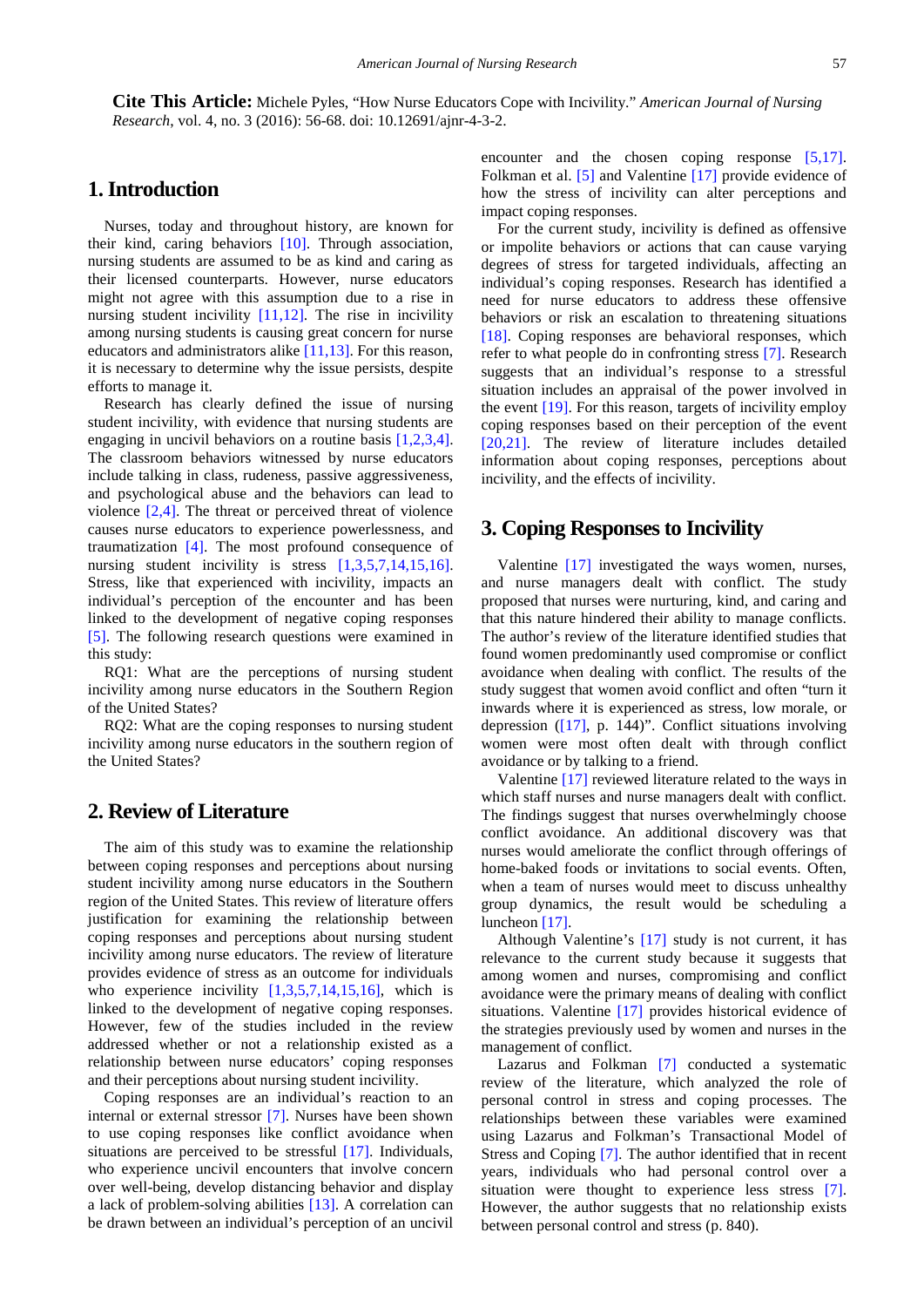Lazarus and Folkman [\[7\]](#page-11-3) reported that an individual's level of personal control depends on the meaning of the chosen control response. Further, the meaning of an event is determined through the process of primary appraisal. Primary appraisals are judgments individuals make about the harm/loss, threat, or challenge of an event. The primary appraisal is determined by an individual's beliefs about the encounter and an individual's generalized beliefs about control [\[7\].](#page-11-3) Secondary appraisals are evaluations of the coping response/resources and options for managing the event [\[7\].](#page-11-3) The author suggests that the simple question, "What can I do?" leads to an evaluation of coping responses. Lazarus & Folkman [\[7\]](#page-11-3) identified how appraisals of control can change as the event unfolds, leading to changes in coping responses.

Lazarus and Folkman [\[7\]](#page-11-3) described coping as having two functions: the regulation of emotions or distress and the management of the problem that is causing distress. The author suggests that both functions occur during the most stressful encounters. It is important to note that situational appraisals of control affect how much effort a person will expend in the situation (p. 846). For this reason, the more an individual believes that he or she has mastery in managing the event, the more active his or her coping efforts will be (p. 847). An example of this concept is a situation in which an individual believes a situation is controllable. The individual will draw one of two conclusions about the event: it is a threat, or it is a challenge. A challenge appraisal typically produces a more positive outcome, because it makes use of problemfocused coping. A threat appraisal includes distressing emotions, which can impede the individual's ability to cope and poor problem resolution can result [\[7\].](#page-11-3)

Lazarus and Folkman's [\[7\]](#page-11-3) finding suggests that individuals involved in research about coping and perceptions of control should consider perceptions of control in the context of "specific stressful situations" (p. 850). The author suggests that an individual's level of personal control has multiple functions in a stressful encounter [\[7\].](#page-11-3) The beliefs an individual has about control can alter the appraisal and influence coping responses. Lazarus and Folkman [\[7\]](#page-11-3) suggests that stress is not alleviated through control of a stressful event. The study has relevance to the current study because it identifies individual beliefs as determinants of the perceptions of a stressful encounter (primary appraisal). Further, individuals are shown to evaluate available coping responses in order to regulate distressing emotions and the distressing event (secondary appraisal). Finally, stress is an outcome for individuals who experience distressing events and is not relieved by simply controlling the situation.

Cortina and Magley [\[14\]](#page-11-15) examined the patterns of individual responses to work place incivility. The authors used the Transactional Model of Stress and Coping to guide their research [\[7\].](#page-11-3) The study was paramount for identifying a correlation between workplace incivility and negative responses of employees. The researchers asked two questions, "How do employees emotionally appraise uncivil behavior at work?" and "How do employees cope with uncivil behaviors at work?" (p. 273).

Independent sampling was used to collect survey data from three separate groups of people. The first sample came from university employees and included 1,711 participants. Individuals were invited to take part in the survey and were directed to are stricted-access website. In addition, participants were offered gift certificates for their participation. The instrument that was used to measure experiences with incivility was the Workplace Incivility Scale [\[22\].](#page-11-16) A change was made to the construct of the Workplace Incivility Scale. New questions were added in which respondents were asked about encounters when an individual may have failed to speak to them, ignored them, yelled at them, or shouted at them. In total, there were 10 items and respondents answered with a "0" (never), "1" (once or twice), or "2"(more than once or twice). Analysis revealed a uni-dimensional structure underlying the items  $(a = 0.86)$ .

The appraisals of incivility were measured with six items  $(a = 0.91)$  that defined the characteristics of uncivil encounters. The Coping with Harassment Questionnaire [\[23\]](#page-11-17) was used to measure employees' methods of response to workplace harassment. The average reliability coefficient of the Coping with Harassment Questionnaire [\[23\]](#page-11-17) was 0.83.

The second sample included 4,605 lawyers in federal practice. Incivility was measured using items from the Interpersonal Mistreatment Scale [\[22\],](#page-11-16) which measured incivility in federal legal practice ( $a = 0.88$ ). Participant measurements of appraisal and coping were collected in the same fashion as the participant measurements from the first sample. The third sample included 1,167 employees at a federal judicial court. Data were collected in the same manner by using the same tools as in the second sample.

Cortina and Magley [\[14\]](#page-11-15) found that employees categorized their uncivil experiences as moderate to very frustrating, annoying, and offensive, but not particularly threatening. Appraisal of the encounters was based on the variety and frequency of the events and the power held by the perpetrator. Participants also responded to questions about coping behaviors. The results were that few employees discussed incivility with organization administrators; only 1% to 6% had filed formal complaints. According to Cortina and Magley [\[14\],](#page-11-15) the finding suggested that employees rarely bring uncivil encounters to the attention of their supervisors.

Behaviors associated with the instigator, the target, and the situation included support seeking, which led to more offensive and frustrating events. This group reported incidents that lasted weeks to months. Detachers and minimizers shared common characteristics but typically did not address the event at all. Conflict avoiders reported having experienced the most severe types of incivility by powerful instigators. The researchers considered that the uncivil encounters could have come from authority figures. A finding related to conflict avoiders was that they might have avoided the instigator for as long as possible and switched to a different strategy when avoidance failed. According to the authors, this implies a trial-and-error approach to coping [\[14\].](#page-11-15)

The implications of this study are that individual reactions to incivility can trigger job dissatisfaction, performance decline, psychological illness, and employee turnover [\[14\].](#page-11-15) In addition, management of incivility should be proactive since employees do not seek the support of their supervisors; rather they use coping strategies to deal with the problem. Cortina and Magley [\[14\]](#page-11-15) suggest that the events may be out of control before an organizational leader is aware that a problem exists.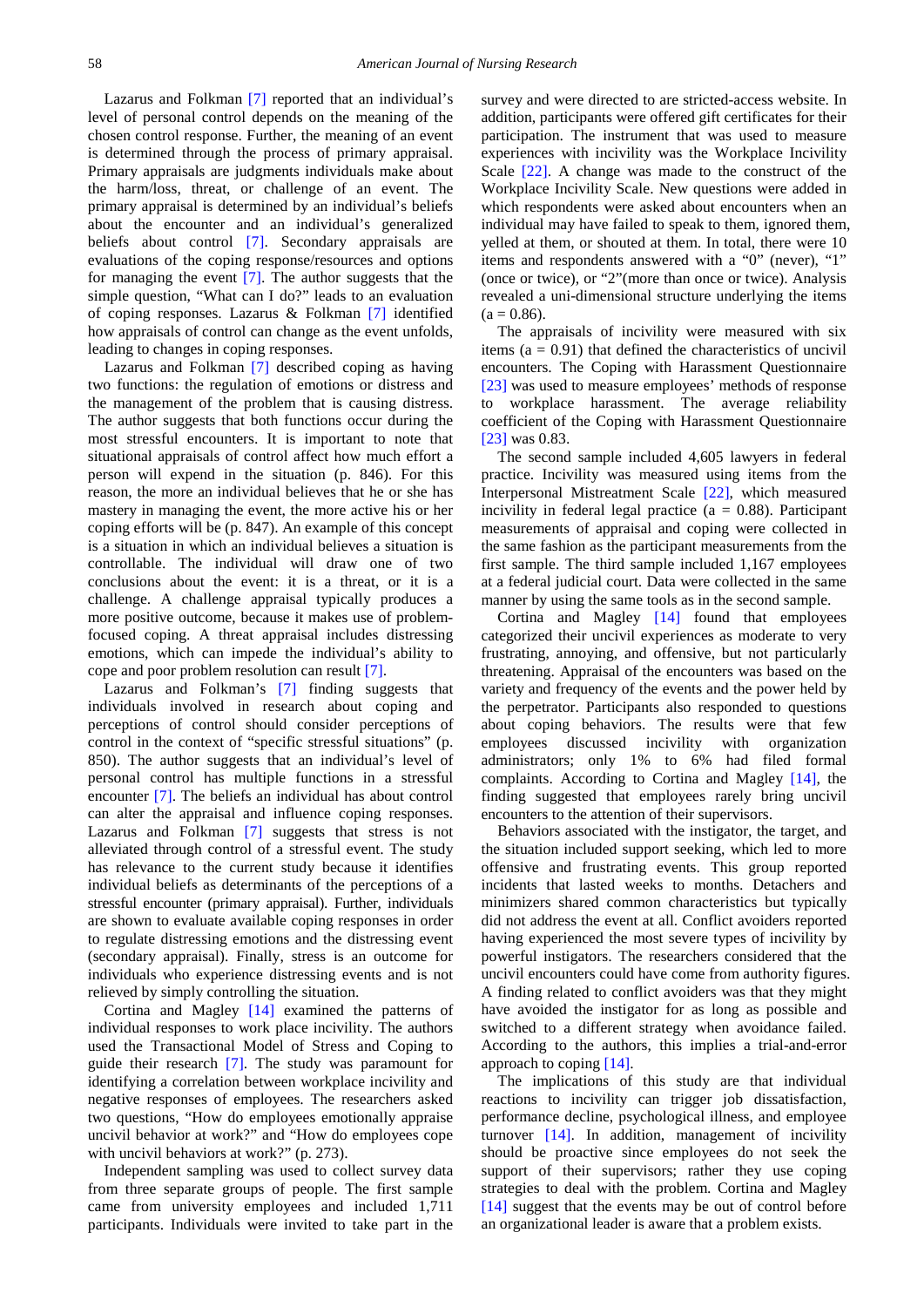The limitations of the study included the use of three large samples as the basis for the research and the collection of data. This raises the potential for common method bias. In addition, a five-year time frame was used, which could lead to lapses in memory of the encounters, thus resulting in over- or under-reporting. The strength of the study was its ability to lay the foundation for further research.

Cortina and Magley [\[14\]](#page-11-15) suggest that conflict avoiders experience the most severe types of incivility. The current study seeks to examine the relationship between the coping responses and perceptions about nursing student incivility among nurse educators. The ramification for nurse educators is the risk for increased aggression from nursing students when incivility is ignored. Cortina and Magley [\[14\]](#page-11-15) has relevance for the current study through its ability to show a relationship between coping responses and perceptions of uncivil encounters.

Almost, Doran, McGillis-Hall, and Spence-Laschinger [\[24\]](#page-11-18) linked antecedent variables to intra-group conflict among acute care nurses. The purpose was to develop and test theoretical model that linked antecedent variables to intra-group conflict among nurses, followed by conflict management and two outcome variables [\[24\].](#page-11-18) The authors used Cox's [\[25\]](#page-11-19) critical theory in which conflict is deemed a process with antecedents and outcomes. The method of the study was a predictive nonexperimental survey that tested the theoretical model. The sample for the study included acute care nurses who were chosen from the College of Nurses of Ontario registry. Six hundred nurses were randomly selected from the College of Nurses of Ontarioregistry, but for the purpose of maintaining accuracy in estimates the number was decreased.

Almost et al. [\[24\]](#page-11-18) used six different tools in the study. The Core Self Evaluation Scale [\[26\]](#page-11-20) had 12 items, which used a 5-point Likert-typescale. The scale measured selfesteem, generalized self-efficacy, locus of control, and neuroticism. Almost and colleagues [\[23\]](#page-11-17) reported that the scale had previously demonstrated a Cronbach's alpha ranging from 0.81 to 0.87. The authors used the Unit Technology Scal[e\[27\],](#page-11-21) which had 21 items and used a 5 point Likert-type scale to measure the complexity of nursing care on the unit. The authors reported that the questionnaire previously had good reliability and validity [\[28\].](#page-11-22)

The Interactional Justice Scale [\[29\]](#page-11-23) measured interactional justice with 17 items, using a 5-point Likert-type scale. Roch and Shanock [\[29\]](#page-11-23) showed the internal consistency of the instrument at 0.96 and had a principle axis factor that accounted for 48% of variability in scores. The Relationship Conflict Subscale from the Intra-Group Conflict Scale [\[30\]](#page-11-24) measured disagreement, interference and negative emotion associated with conflict. The participants rated their level of agreement by usinga 5-point Likert-type scale. The Tucker-Lewis Index [\[31\]](#page-12-0) score was 0.95, Comparative Fit Index score was 0.96, and the root mean square error of approximation (RMSEA) score was 0.08.

The conflict management style of the participants was measured by using the Rahim Organizational Conflict Inventory II ([ROCI–II]; [\[32\]\)](#page-12-1). Respondents used a 5-point Likert-type scale. Finally, job stress and job satisfaction were measured through the 6-item Perceived Stress Scale [\[33\]](#page-12-2) and a4-item global measure of work satisfaction. The Perceived Stress Scale [\[33\]](#page-12-2) reported a Cronbach's alpha ranging from 0.83 [\[34\]](#page-12-3) to 0.90 [\[35\].](#page-12-4)

The antecedents of intra-group conflict were identified. When a conflict occurred, conflict management styles emerged. The methods for conflict management included agreeable styles and disagreeable styles [\[24\].](#page-11-18)An agreeable style of conflict management was found to be an integration of one another's ideas with a collaboration that led to a resolution. A disagreeable style of conflict management was considered to be one that avoided the conflict altogether [\[24\].](#page-11-18) The study identified individuals who worked in teams with high levels of conflict more often used conflict avoidance.

Almost et al.'s [\[24\]](#page-11-18) model was analyzed by using structural equation modeling(SEM) techniques that are in the Analysis of Moment Structures Program within the Statistical Package of the Social Sciences (SPSS) version 16.0 [\[24\].](#page-11-18) The results of the study showed that dispositional, contextual, and interpersonal characteristics impacted intra-group conflict among nurses, which influenced conflict management style. Agreeable styles of conflict management were seen in the presence of these variables: high self-evaluation, low complexity of nursing care, high morale, and high interactional justice. The findings indicated a lower level of intra-group conflict. However, the results of the study were more complex than the authors' original hypothesis. According to the findings, an agreeable style of conflict management is not enough to influence job stress and job dissatisfaction [\[24\].](#page-11-18)

Additional findings suggested that a disagreeable style of conflict management, which included conflict avoidance and domination, was indicative of higher levels of conflict. Nurses who reported higher levels of conflict were much more stressed and felt overwhelmed on the job. The nurses who reported high levels of conflict and being overwhelmed at work were also dissatisfied with their jobs.

Almost et al.'s [\[24\]](#page-11-18) research has relevance to the current study by describing barriers that prevent conflict resolution, with one being conflict avoidance. Research is necessary to determine the extent to which these barriers exist in nurse educators; only then can progress be made in the management of uncivil encounters.

Pearson and Porath [\[36\]](#page-12-5) conducted a series of studies that examined the effects of workplace incivility on the behavior of targets, witnesses, and stakeholders. Their research included a combination of seven studies, six publications, and 12 academic presentations. Interviews, focus groups, questionnaires, and executive forums were used to investigate workplace incivility over the course of 2 years. In the first study, the authors met with a total of 670 employees, which included physicians, lawyers, judges, and administrators. The interviews focused on the characteristics and roles of the instigator and the behaviors and characteristics of the target.

The second study posed 16 open- and closed-ended questions to collect data from51 managers and 141 attorneys. The questions enabled participants to identify how they defined incivility, aggression, and violence [\[36\].](#page-12-5) An additional sample included 233 Fortune 500 employees, who were asked the same 16questions but were asked to include a personal experience with incivility.

The third study examined precursors, consequences, and contexts of incivility. Twenty-four law enforcement officers and 14 inner-city emergency medical personnel were interviewed. Following the third study, a two-day learning forum (the fourth study)was conducted with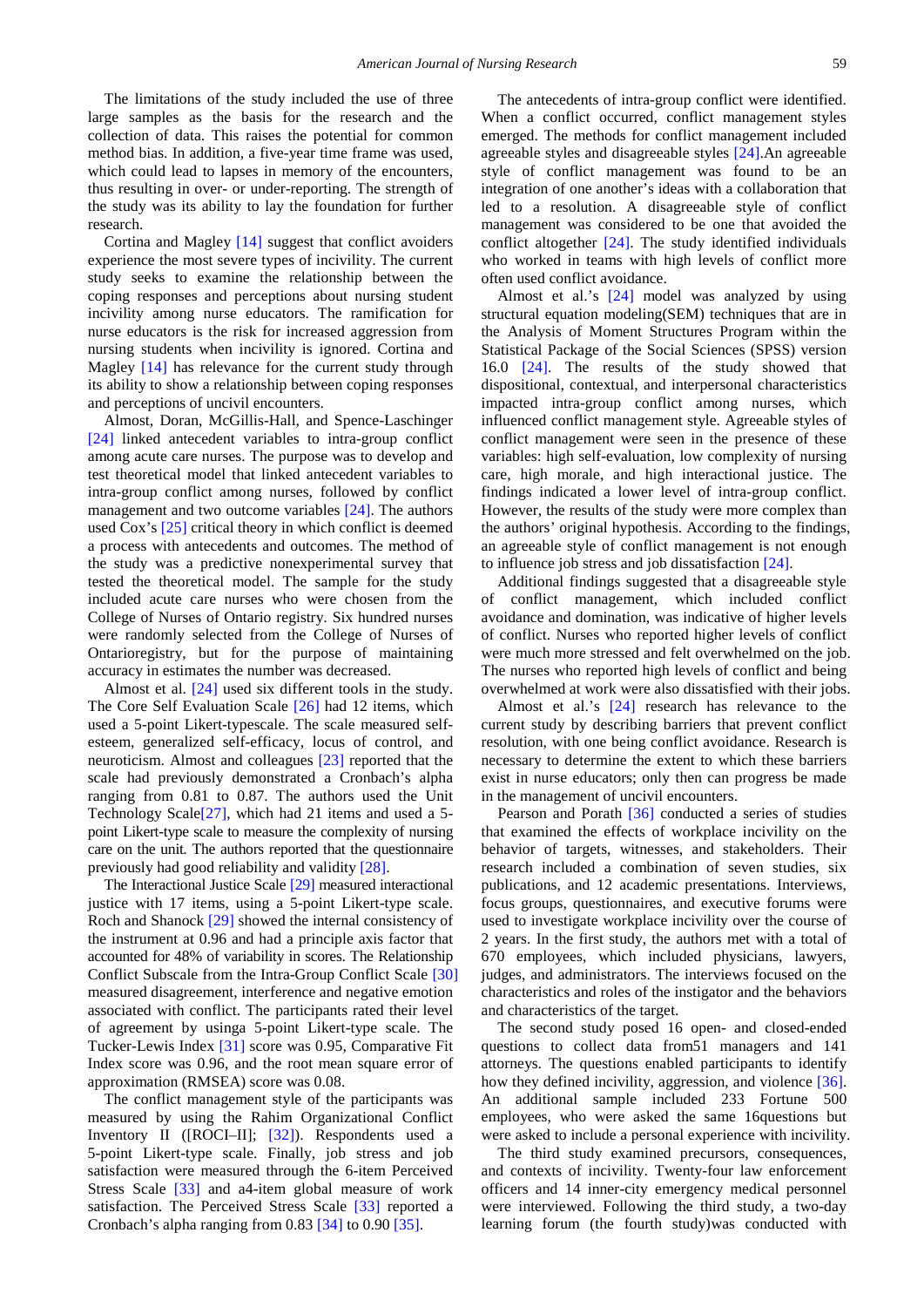administrators and managers who dealt with workplace aggression. The forum was important for validating what the authors had learned from their previous efforts [\[36\].](#page-12-5)

The fifth study collected data from individuals who worked in the pharmaceutical industry, telecommunications firms, and a mid-Atlantic business school. A total of 776 participants were polled about how incivility was experienced. The goal was to gain a better understanding about the emotional toll and the consequences of incivility [\[36\].](#page-12-5) In addition to questions about the emotional impact and consequences of incivility, participants were asked about the context of the issue. Thesis questions were framed to elicit responses about culture, norms, and tolerance for incivility (p. 17).

The seventh study collected data from 418 individuals that related to the instigator's perspective. The authors shifted from an exploratory to an experimental method in order to examine participant responses to staged scenarios of incivility [\[36\].](#page-12-5) According to Pearson and Porath [\[36\],](#page-12-5) uncivil behavior of individuals in the workplace "erodes organizational values and depletes organizational resources" (p. 7). The authors reported that employees who are targets of incivility employ disappearing behavior by missing work to avoid interactions with the instigator. In addition, employees who were targeted contemplated changing jobs to avoid a recurrence.

The research suggested that habitual instigators of incivility are often above reproach because of their position or status. A theme that continued to emerge was inequity, which was reported by participants who had witnessed instigators getting away with uncivil behaviors. The lack of repercussions for instigators spawned an increase in the level of incivility to aggression. Pearson and Porath [\[36\]](#page-12-5) suggest that men are better equipped to address aggressive behavior while women rely on coping strategies. The authors reported that women tend to disappear in response to conflict and avoid taking any aggressive posture.

Pearson and Porath [\[36\]](#page-12-5) suggest that female targets of incivility avoid the instigator and prefer to confide in friends outside of the organization. The study finding is significant because it echoes that of Valentine [\[17\].](#page-11-10) The authors cited three potential outcomes of incivility including: resolution through reciprocal exchanges, escalation of the intensity of behaviors, and withdrawal of both parties from the exchange, by walking away. Escalation leads to increased aggression, which can lead to physical violence [\[36\].](#page-12-5)

The research draws parallels between targets of incivility and the development of coping strategies. Pearson and Porath [\[36\]](#page-12-5) suggest a need for further research to determine whether nurse educators are avoiding conflicts with nursing students who commit acts of incivility.

## **4. Perceptions about Incivility**

Clark and Springer [\[2\]](#page-11-8) used an interpretive qualitative method to examine student and faculty perceptions about incivility in nursing education. The research was conducted through the use of quantitative and qualitative methodologies from faculty and student perspectives. A sample of 36 faculty members and 467 students from a metropolitan public university was used. The participants were emailed the Incivility in Nursing Education Survey (INE) survey [\[37\],](#page-12-6) which included four open-ended questions intended to gather perceptions of nurse educators and nursing students.

The reliability of the INE  $[37]$  was calculated using Cronbach's alpha, which yielded a result of0.68 to 0.88 for students and 0.70 to 0.94 for faculty. The respondents included 15 of the 36 faculty (41.6 %) and 168 of 467 nursing students (35.9 %). The authors each independently reviewed the qualitative portions of the survey and identified emerging themes.

The first question of the IN[E \[37\]](#page-12-6) asked nurse educators and nursing students to identify uncivil classroom behaviors among nursing students. Clark and Springer [\[2\]](#page-11-8) reported that nurse educators identified the following behaviors as uncivil: challenging professors about test scores, dominating class discussions, carrying on side conversations, and sighing to show dissatisfaction were all considered uncivil behaviors. Some out-of-class behaviors identified by faculty were discrediting faculty, turning in assignments late, sending faculty inappropriate emails, and not keeping scheduled appointments.

Students and faculty identified the causes of incivility as related to the high-stress environment. Both nurse educators and nursing students perceived incivility as a problem. Contributing factors included stress, disrespect, faculty arrogance, and a sense of entitlement on the part of students [\[2\].](#page-11-8) The study was paramount for identifying the perceptions held by nurse educators and nursing students. Further, the study has relevance for the current study through its identification of perceptions about nursing student incivility among nurse educators.

Clark [\[1\]](#page-11-0) sought to further identify perceptions of nurse educators and nursing students.

In the research study, Faculty and Student Assessment of and Experience with Incivility in Nursing Education [\[1\],](#page-11-0) a convenience sample was drawn from 504respondents in 41 states. The participants included 194 nurse educators and 306 nursing students. One of the questions included in the study was related to the student behaviors that were considered to be uncivil by nursing faculty and students. In response to the question, the author reported that 75.5% of the faculty identified holding distracting conversations as uncivil, 71.9 % believed that using the computer for activities other than classwork was uncivil, and 74.7 % cited demanding make-up tests and grade changes as uncivil behaviors (p. 461). Further, nursing students identified the same behaviors as uncivil, but in higher numbers: 79.9% of students identified holding side conversations as uncivil,81.5% felt that using the computer for activities other than classwork was uncivil, and78.2% believed that demanding grade changes and make-up examinations was a form of incivility. An interesting finding was that only 58.8% of students considered cheating to be a form of incivility, while 69.9% of nurse educators found the behavior uncivil. Overall, the author suggested that nurse educators are more sensitive to incivility because of the disruption to class.

The relevance for the current study is that both nurse educators and nursing students perceive the same student behaviors as uncivil. Perceptions of nursing student incivility among nurse educators will be examined in the current study as well as the relationship between those perceptions and coping responses.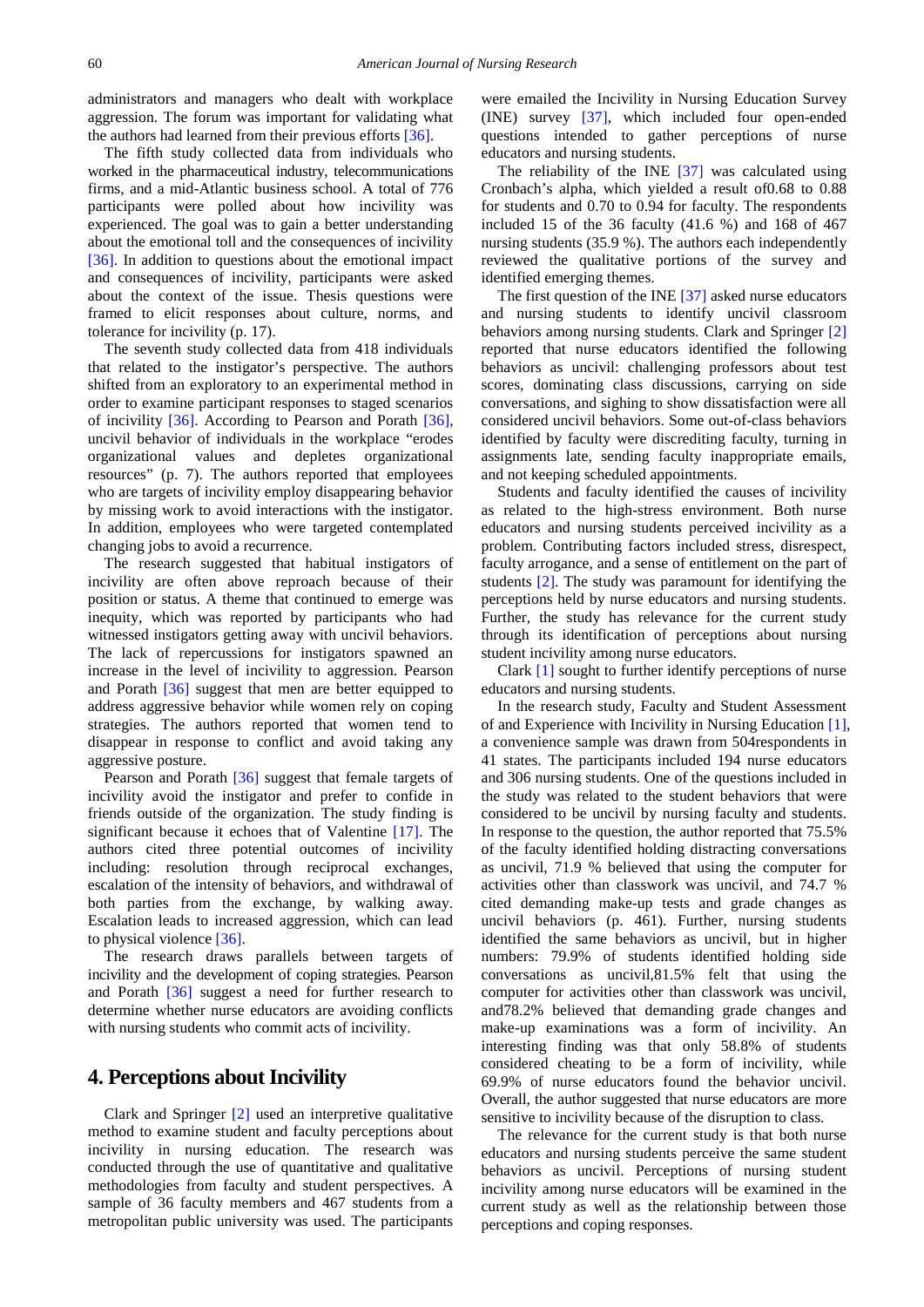# **5. Effects of Incivility**

Clark [\[38\]](#page-12-7) examined the perceptions of incivility between nurse educators and nursing students. The qualitative study, The Dance of Incivility in Nursing Education as Described by Nursing Faculty and Students [\[38\],](#page-12-7) has relevance for this research and provides evidence of how the incivility of nursing students leads to an environment of disrespect, ineffective communication and stress. A convenience sample was used to ascertain the perceptions of incivility among 125 nurse educators (43.3%) and 164 nursing students (56.7%) who were in attendance at two separate national conventions.

The respondents self-administered the INE [\[37\],](#page-12-6) which consisted of 48 faculty and student behaviors and four open-ended questions designed to garner perceptions about incivility. The data collected from the INE [\[37\]](#page-12-6) were analyzed through an interpretive, qualitative method in which narrative responses were transcribed and entered into an Excel data file. The transcripts were read numerous times in order to determine similarities among responses. The similarities were then put into categories and compiled into broader themes. An independent researcher was enlisted to review the themes. Finally, the researcher and the independent researcher came together to ensure the analysis was a good representation of the respondents' comments. Responses were divided into themes, and the results were presented as aggregate data.

The finding by Clark [\[38\]](#page-12-7) echoed that of Luparell [\[4\]](#page-11-9) and included evidence that incivility among nursing students was an antecedent to the physiologicalsymptoms (e.g., stress) experienced by nurse educators. According to Clark [\[38\],](#page-12-7) uncivil encounters jeopardize the welfare of faculty and ravage the environment of care (p. E37). Further, Clark [\[38\]](#page-12-7) cited incivility as leading to poor patient care and decreased productivity while taking a significant toll on those affected. The author suggests that incivility has multiple consequences for the target, which has relevance to the current study. The current study uses a model that depicts negative stress as an antecedent to nurse educators' coping responses.

A groundbreaking study [\[5\]](#page-11-1) examined the role of stressful encounters on cognitive appraisal, coping, and encounter outcomes. Folkman, Lazarus, Dunkel-Schetter, DeLongis, and Gruen [\[5\]](#page-11-1) explored how the psychological stress of uncivilen counters influenced encounter outcomes. The authors used an intra-individual method to compare participants with themselves across five uncivil encounters. The goal of this approach was to identify shifts that would differ from the participant's usual appraisal and coping style in order to recognize relationships between each other and the outcome of the uncivil encounter. The authors examined the relationship between primary and secondary appraisal and coping.

Folkman et al. [\[5\]](#page-11-1) obtained samples from 85 married couples living in Contra Costa County, in California. The participants were interviewed in their homes on amonthly basis, for six months. The interviews were structured and designed to elicit responses about the most stressful encounter the individual experienced each week. Different interviewers talked with the couples at each meeting, but attempts were made to conduct the interviews at the same time. The data reported in the study were collected from the second through sixth interviews.

An assessment of primary appraisal was conducted through 13-items on a Likert-type scale, that measured the various stakes of stressful encounters. The WCQ [\[9\]](#page-11-5) examined coping through a range of strategies. Secondary appraisal evaluation was assessed through four coping options, but the researchers identified items on the scale as potentially biased toward unskilled forms of confrontation. Finally, outcomes of the stressful encounters were assessed through self-reporting. The participants identified whether the encounters were resolved, not resolved to their satisfaction, unchanged, or unresolved or worse. The study findings suggest that an individual's judgment about what was at staked etermined the coping strategy.

Stressful encounters that involved concern over wellbeingor a loss of self-esteem led to distancing and a lack of problem solving within encounters. An association between attempts at self-control and delaying action was drawn [\[5\].](#page-11-1) In addition, uncivil encounters deemed to have unsatisfactory outcomes were linked to confrontational strategies such as standing one's ground, while satisfactory outcomes were identified with planned problem solving. Statements such as "I knew what had to be done, so I made a plan and followed it" were associated with resolution and satisfactory outcomes [\[5\].](#page-11-1) The authors suggested that a functional relationship exists between cognitive appraisal and coping variables and the outcomes of uncivil encounters. In addition, the authors found stressful encounters to have negative consequences for individuals, based on anindividual's appraisal of the situation and chosen coping mechanisms.

The limitations of this study included an association between unsatisfactory outcomes and confrontation of the uncivil behaviors. The strength of the study was its ability to show relationships between the appraisal of a stressful encounter and the choice of coping strategy with encounter outcomes. The authors suggest a need for research that examines the way individuals deal with stressful encounters in the short and long-term.

The importance of this study includes evidence that stressful encounters activate coping mechanisms, such as distancing, which impact encounter outcomes. The study has relevance to the current research because of its ability to draw a correlation between uncivil encounters and the activation of coping mechanisms.

# **6. Human Subject Protection**

The participants of the study were provided with the benefits of the study, which included the fact that knowledge would be gained about nurse educators' coping responses and perceptions about nursing student incivility. The risks of the study were outlined for the participants and included no exposure to any physical, mental, or psychological risk. No invasive procedures, altered states of consciousness, or stressful situations were used in the study. Participants were informed that there would be no anticipated long-term physical and minimal (if any) longterm emotional or psychological effects from participating in the study. Participants were told that they may experience some degree of emotional distress when relating experiences with nursing student incivility.

Confidentiality was maintained throughout the time frame of the study. Neither the participants' names nor the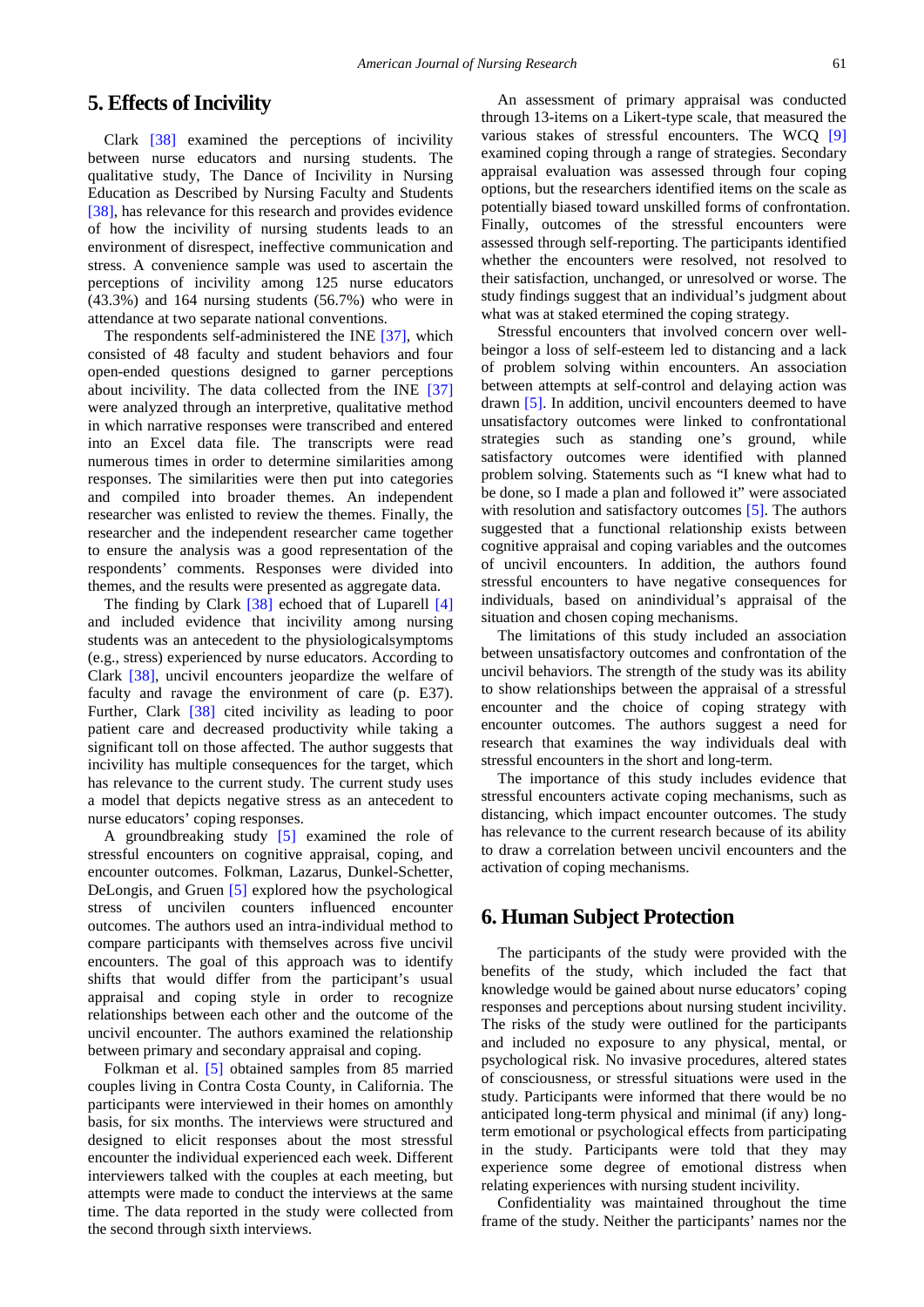names of the participating schools were identified. No participant names were known. Numbers were attached to each completed survey and only the researcher had access to the surveys. The collected data were kept in a locked cabinet to which only the researcher had a key. No notes or documents containing identifiers were collected. Records will be destroyed five years after the conclusion of the study.

Participants were informed that involvement in the study would be completely voluntary. If a participant decided not to participate there were no negative consequences. Participants were also told that they could stop participating at any time and may decide not to answer specific questions without any risk to self. Participants were informed that completion of the surveys denoted informed consent.

Prior to collection of any data, an Institutional Review Board form was submitted to William Carey University and the three selected universities' schools of nursing. The investigator completed the National Institutes of Health's (Web-based) Human Subject Protection Training and received a certificate.

## **7. Procedure for Data Collection**

Following receipt of Institutional Review Board Approval from all of the chosen institutions, a letter was drafted and sent to the deans of the selected universities' schools of nursing to request permission to collect data. Collection of participant data began following receipt of permission from the three study schools. The participants were provided with electronic consent forms and instructed that completion of the surveys denoted voluntary participation. Participants were provided with information about human informed consent and told that there were no anticipated long-term physical effects and minimal (if any) long-term emotionalor psychological effects from participating in the study. Participants were told that they may experience some degree of emotional distress when relating experiences with nursing student incivility.

Quantitative data was collected from nurse educators through the self-administration of the INE-R [\[8\]](#page-11-4) and the WCQ [\[9\].](#page-11-5) Nurse educators in the southern region of the United States was surveyed. The surveys were linked in the body of an email that was sent to nurse educators by the deans of the selected universities' schools of nursing. Qualitative data was derived from the responses that participants provided to the four open-ended questions on the INE-R [\[8\].](#page-11-4) The responses were used to clarify questions that arose in the quantitative phase of the study. The qualitative phase of the research design supported Lazarus and Folkman's [\[7\]](#page-11-3) Transactional Model of Stress and Coping by allowing nurse educators to expound upon their experiences with incivility, as well as the coping responses employed.

#### **8. Instrumentation**

The INE-R survey [\[8\]](#page-11-4) consists of 24 items related to student behaviors using a Likert-type scale and four openended questions. No demographic information was collected from the participants. All the responses were collected anonymously. The four open-ended questions of the INE-R [\[8\]](#page-11-4) were analyzed from the nurse educators' point of view for the occurrence of themes. The themes were then characterized into categories; the categories were then coded in order to show the relationship between nurse educators' perceptions of nursing student incivility and coping responses. Participant responses were entered into an Excel spreadsheet, which was housed with the researcher and locked in a secure cabinet. Only the researcher maintained a key to the cabinet. The Excel spreadsheet was secured on a password-protected flash drive maintained only by the researcher.

The WCQ (Folkman & Lazarus [\[9\]\)](#page-11-5) was also linked in the body of an email that was sent by the deans of the three selected universities' schools of nursing to the nursing faculty. The link to the questionnaire was administered using secure Web-based technology (Survey Monkey). The WCQ [\[9\]](#page-11-5) provided responses to 66 items using a Likert-type scale. All of the responses were collected anonymously and the data collected from the respondents was entered into an Excel spreadsheet for compilation. The data collection process for the WCQ [\[9\]](#page-11-5) was the same as that of the INE-R [\[8\]](#page-11-4) and included collecting responses to the 66 items on the questionnaire. All the responses were entered into an Excel spreadsheet, which was ill be housed with the researcher and locked in a secure cabinet. Only the researcher maintained a key to the cabinet. The Excel spreadsheet was secured on a password protected flash drive maintained only by the researcher.



**Figure 1.** Model of Nurse Educators' Processes for Developing Perceptions of Incivility and the Activation of Coping Responses (Adapted from Glanz, Rimer, & Lewi[s \[39\]\)](#page-12-8)

## **9. Results**

Descriptive statistical analysis was conducted to address the 2 research questions and hypothesis of the study. Findings included that the coping strategies with the highest mean scores were daydreaming or imagining a better time or place than the one they were in  $(M = 2.09; SD = 1.04)$ ; analyzing the problem to understand it better  $(M = 2.06)$ ; SD = 0.71); jogging or exercising ( $M = 2.00$ ; *SD* = 0.83); talking to someone to find out more about the situation  $(M = 1.47; SD = 0.84)$ ; making and following a plan of action ( $M = 1.89$ ; $SD = 0.85$ ) and reminding themselves how much worse things could be  $(M = 1.69; SD = 0.98)$ . With regard to the participants' perceptions about incivility,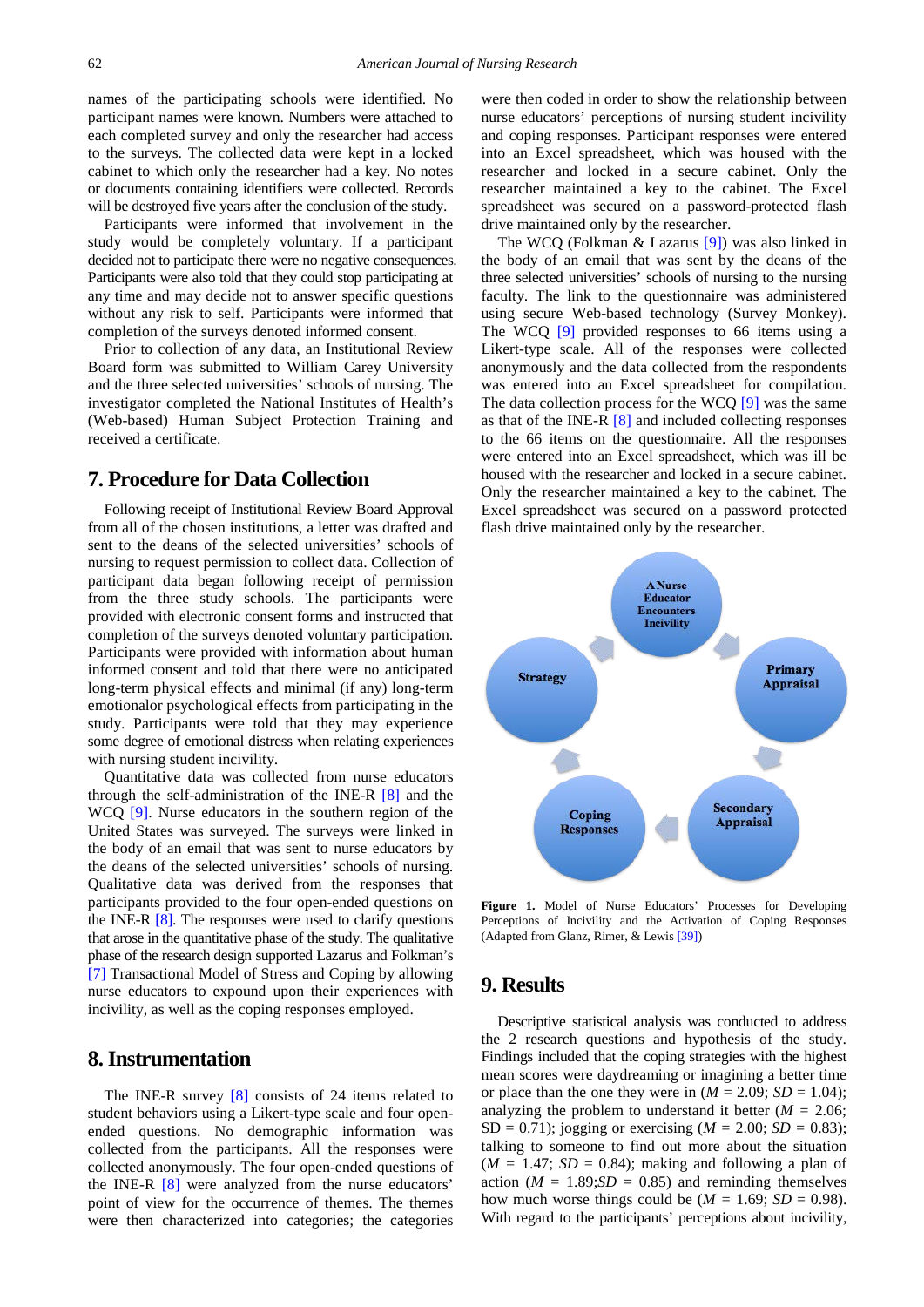the expressions that were ranked the highest were making condescending remarks towards others ( $M = 2.59$ ,  $SD =$ 0.82); making discriminating comments (racial, ethnic, gender-based, etc.) towards others  $(M = 2.59, SD = 0.88)$ ; cheating on exams or quizzes ( $M = 2.56$ ,  $SD = 0.99$ ) and using profanity (swearing or cussing) directed towards others  $(M = 2.54, SD = 0.91)$ . The results of the correlational analysis did not indicate a statistically significant relationship between the coping responses to and perceptions about incivility. Thus, the null hypothesis for the study was accepted.

| Table 1. Descriptive Statistics Analysis Results Central Tendency - Coping Strategies |  |  |
|---------------------------------------------------------------------------------------|--|--|
|---------------------------------------------------------------------------------------|--|--|

| $RQ_1$                      |                                                                                                  | M    | SD                |
|-----------------------------|--------------------------------------------------------------------------------------------------|------|-------------------|
| $\mathbf{1}$                | I just concentrated on what I had to do next – the next step.                                    | 1.78 | .90               |
| $\sqrt{2}$                  | I tried to analyze the problem in order to understand it better.                                 | 2.06 | .71               |
|                             | I turned to work or another activity to take my mind off things.                                 |      |                   |
| $\ensuremath{\mathfrak{Z}}$ |                                                                                                  | 1.14 | .83               |
| 4                           | I felt that time would have made a difference -- the only thing was to wait.                     | 1.19 | 1.01              |
| 5                           | I bargained or compromised to get something positive from the situation.                         | 1.06 | .89               |
| 6                           | I did something that I didn't think would work, but at least I was doing something.              | 0.56 | 0.66              |
| $\tau$                      | I tried to get the person responsible to change his or her mind.                                 | 0.83 | 0.62              |
| $\,$ 8 $\,$                 | I talked to someone to find out more about the situation.                                        | 1.89 | 0.93              |
|                             |                                                                                                  |      |                   |
| 9                           | I criticized or lectured myself.                                                                 | 0.80 | 0.87              |
| 10                          | I tried not to burn my bridges, but leave things open somewhat.                                  | 1.54 | 0.85              |
| 11                          | I hoped for a miracle.                                                                           | 0.72 | 0.94              |
| 12                          | I went along with fate; sometimes I just have bad luck.                                          | 0.86 | 0.83              |
| 13                          | I went on as if nothing had happened.                                                            | 0.61 | 0.64              |
| 14                          | I tried to keep my feelings to myself.                                                           | 1.17 | 0.77              |
|                             |                                                                                                  |      |                   |
| 15                          | I looked for the silver lining, so to speak; I tried to look on the bright side of things.       | 1.42 | 0.94              |
| 16                          | I slept more than usual.                                                                         | 0.89 | 0.89              |
| 17                          | I expressed anger to the person(s) who caused the problem.                                       | 1.58 | 0.73              |
| 18                          | I expressed anger to the person(s) who caused the problem.                                       | 1.22 | 0.64              |
| 19                          | I told myself things that helped me feel better.                                                 | 1.31 | 0.79              |
| 20                          | I was inspired to do something creative about the problem.                                       | 0.56 | 0.81              |
| 21                          | I tried to forget the whole thing.                                                               | 0.36 | 0.54              |
| $22\,$                      | I got professional help.                                                                         | 0.53 | 0.70              |
|                             |                                                                                                  |      |                   |
| 23                          | I changed or grew as a person.                                                                   | 1.67 | 0.76              |
| 24                          | I waited to see what would happen before doing anything.                                         | 0.69 | 0.62              |
| 25                          | I apologized or did something to make up.                                                        | 1.06 | 0.79              |
| 26                          | I made a plan of action and followed it.                                                         | 1.89 | 0.95              |
| 27                          | I accepted the next best thing to what I wanted.                                                 | 0.75 | 0.65              |
| 28                          | I let my feelings out somehow.                                                                   | 1.93 | 0.57              |
| 29                          | I realized that I had brought the problem on myself.                                             | 1.36 | 0.99              |
|                             |                                                                                                  |      |                   |
| 30                          | I came out of the experience better than when I went in.                                         | 1.11 | 0.75              |
| 31                          | I talked to someone who could do something concrete about the problem.                           | 1.47 | 0.84              |
| 32                          | I tried to get away from it for a while by resting or taking a vacation.                         | 0.53 | 0.70              |
| 33                          | tried to make myself feel better by eating, drinking, smoking, using drugs, or medications, etc. | 0.58 | 0.84              |
| 34                          | I took a big chance or did something very risky to solve the problem.                            | 0.36 | 0.54              |
| 35                          | I tried not to act too hastily or follow my first hunch.                                         | 1.28 | 0.70              |
| 36                          | I found new faith.                                                                               | 0.89 | 0.98              |
| 37                          | I maintained my pride and kept a stiff upper lip.                                                | 1.17 | 0.85              |
|                             |                                                                                                  |      |                   |
| 38                          | I rediscovered what is important in life.                                                        | 1.39 | 0.80              |
| 39                          | I changed something so things would turn out all right.                                          | 1.44 | 0.69              |
| 40                          | I generally avoided being with people.                                                           | 0.36 | 0.54              |
| 41                          | I didn't let it get to me; I refused to think too much about it.                                 | 0.81 | 0.67              |
| 42                          | I asked advice from a relative or friend I respected.                                            | 1.44 | $\overline{1.00}$ |
| 43                          | I kept others from knowing how bad things were.                                                  | 0.67 | 0.63              |
| 44                          | I made light of the situation; I refused to get too serious about it.                            | 1.03 | 0.77              |
| 45                          | I talked to someone about how I was feeling.                                                     | 1.53 | 0.94              |
|                             |                                                                                                  |      |                   |
| 46                          | I stood my ground and fought for what I wanted.                                                  | 1.11 | 0.75              |
| 47                          | I took it out on other people.                                                                   | 0.33 | 0.63              |
| 48                          | I drew on my past experiences; I was in a similar situation before.                              | 1.44 | 1.03              |
| 49                          | I knew what had to be done, so I doubled my efforts to make things work.                         | 1.42 | 0.84              |
| 50                          | I refused to believe that it had happened.                                                       | 0.28 | 0.57              |
| 51                          | I promised myself that things would be different next time.                                      | 0.94 | 0.63              |
| 52                          | I came up with a couple of different solutions to the problem.                                   | 1.19 | 0.92              |
| 53                          | I accepted the situation, since nothing could be done.                                           | 1.47 | 0.74              |
|                             |                                                                                                  |      |                   |
| 54                          | I tried to keep my feeling about the problem from interfering with other things.                 | 1.18 | 0.66              |
| 55                          | I wished that I could change what had happened or how I felt.                                    | 1.66 | 0.80              |
| $\overline{56}$             | I changed something about myself.                                                                | 1.09 | 0.70              |
| 57                          | I day dreamed or imagined a better time or place than the one I was in.                          | 2.09 | 1.04              |
| 58                          | I wished that the situation would go away or somehow be over with.                               | 1.14 | 0.90              |
| 59                          | I had fantasies or wishes about how things might turn out.                                       | 0.89 | 0.90              |
| $60\,$                      | I prayed.                                                                                        | 0.77 | 0.81              |
|                             |                                                                                                  |      |                   |
| 61                          | I prepared myself for the worst.                                                                 | 1.19 | 0.92              |
| 62                          | I went over in my mind what I would say or do.                                                   | 0.94 | 0.92              |
| 63                          | I thought about how a person I admire would handle this situation and used that as a model.      | 1.36 | 0.90              |
| 64                          | I tried to see things from the other person's point of view.                                     | 1.83 | 0.88              |
| 65                          | I reminded myself how much worse things could be.                                                | 1.69 | 0.98              |
| 66                          | I jogged or exercised.                                                                           | 2.00 | 0.83              |
|                             |                                                                                                  |      |                   |

Key: – Does not apply; 1- Used somewhat;  $2$  – Used quite a bit;  $3$  – Used a great deal (N=39).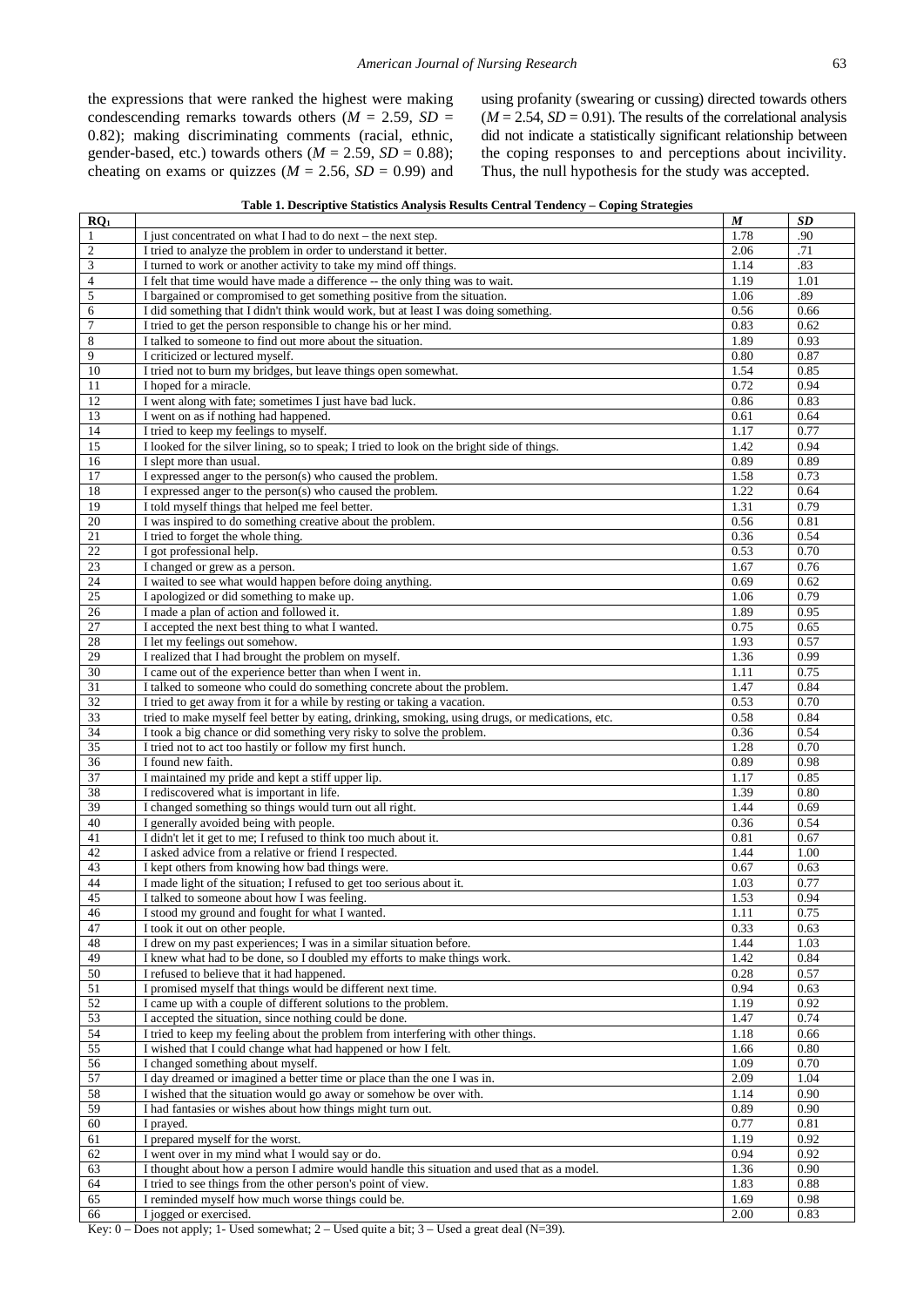|                 | Table 2. Descriptive Statistical Aliarysis Results Central Tendency – Level of Incrvinty                     |                  |      |
|-----------------|--------------------------------------------------------------------------------------------------------------|------------------|------|
| RQ <sub>2</sub> |                                                                                                              | $\boldsymbol{M}$ | SD   |
| $\mathbf{1}$    | Expressing disinterest, boredom, or apathy about course content or subject matter                            | 1.31             | 0.86 |
| $\mathbf{2}$    | Making rude gestures or non-verbal behaviors toward others (eye-rolling, finger pointing, etc.)              | 2.26             | 0.82 |
| $\mathfrak{Z}$  | Sleeping or not paying attention in class (doing work for other classes, not taking notes, etc.)             | 1.72             | 1.12 |
| $\overline{4}$  | Refusing or reluctant to answer direct questions                                                             | 1.49             | 1.10 |
| 5               | Using a computer, phone, or other media device during class, meetings, and activities for unrelated purposes | 2.00             | 0.95 |
| 6               | Arriving late for class or other scheduled activities                                                        | 1.74             | 1.02 |
| $\overline{7}$  | Leaving class or other scheduled activities early                                                            | 1.62             | 1.07 |
| 8               | Being unprepared for class or other scheduled activities                                                     | 1.54             | 1.02 |
| 9               | Skipping class or other scheduled activities                                                                 | 1.49             | 1.05 |
| 10              | Being distant and cold toward others (unapproachable, rejecting faculty or other student's opinions)         | 1.97             | 1.00 |
| 11              | Creating tension by dominating class discussion                                                              | 1.87             | 0.95 |
| 12              | Holding side conversations that distract you or others                                                       | 2.10             | 0.91 |
| 13              | Cheating on exams or quizzes                                                                                 | 2.56             | 0.99 |
| 14              | Making condescending or rude remarks toward others                                                           | 2.59             | 0.82 |
| 15              | Demanding make-up exams, extensions, or other special favors                                                 | 1.90             | 0.94 |
| 16              | Ignoring, failing to address, or encouraging disruptive behaviors by classmates                              | 2.15             | 0.90 |
| 17              | Demanding a passing grade when a passing grade has not been earned                                           | 2.26             | 1.02 |
| 18              | Being unresponsive to emails or other communications                                                         | 1.87             | 0.95 |
| 19              | Sending inappropriate or rude e-mails to others                                                              | 2.49             | 0.97 |
| 20              | Making discriminating comments (racial, ethnic, gender-based, etc.) directed toward others                   | 2.59             | 0.88 |
| 21              | Using profanity (swearing, cussing) directed toward others                                                   | 2.54             | 0.91 |
| 22              | Threats of physical harm against others (implied or actual)                                                  | 2.51             | 1.10 |
| 23              | Property damage                                                                                              | 2.46             | 1.17 |
| 24              | Making threatening statements about weapons                                                                  | 2.51             | 1.00 |

**Table 2. Descriptive Statistical Analysis Results Central Tendency – Level of Incivility**

Key: 0 – Not uncivil; 1 – Somewhat uncivil; 2 – Moderately uncivil; 3 – Highly uncivil (N=39).

#### **Table 3. Correlational Analysis Results - Incivility vs. Coping**

|                        | <b>Incivility</b> |      |
|------------------------|-------------------|------|
|                        |                   |      |
| <b>Coping Strategy</b> | .004              | .982 |

Key: *r* value = -1 to +1 (+1 = strong correlation); *p* value >  $0.05$  = Not statistically significant and <  $0.05$  = Reject null hypothesis.

|  | <b>Table 4. Most Significant Consequences of Incivility</b> |
|--|-------------------------------------------------------------|
|  |                                                             |

| <b>Themes</b>                                                         | <b>Number of occurrences</b><br>$(n=39)$ | Percentage of occurrences<br>$(n=39)$ |
|-----------------------------------------------------------------------|------------------------------------------|---------------------------------------|
| Poor learning environment                                             | 9                                        | 23%                                   |
| Expulsion or removal from program                                     | $\tau$                                   | 18%                                   |
| Overall disrespectful behavior of students to others                  | 6                                        | 15%                                   |
| Poor patient care in the future                                       | 4                                        | 10%                                   |
| Loss of integrity                                                     | 4                                        | 10%                                   |
| Attainment of undeserved grades                                       | $\overline{2}$                           | 5%                                    |
| Nursing profession is undermined                                      | $\overline{2}$                           | 5%                                    |
| No answer                                                             | $\overline{c}$                           | 5%                                    |
| Teachers having no choice but to accommodate the requests of students |                                          | 3%                                    |
| Poor student-teacher relationship                                     |                                          | 3%                                    |
| Poor perception of nurses in the future                               |                                          | 3%                                    |
| Barrier to a collaborative environment                                |                                          | 3%                                    |
| Course failure                                                        |                                          | 3%                                    |
| Fewer employment opportunities                                        |                                          | 3%                                    |
| Decrease in faculty retention                                         |                                          | 3%                                    |
| Innovation is halted                                                  |                                          | 3%                                    |

*Breakdown of Themes: Perceptions in Terms of the Most Significant Consequence of Incivility in Nursing Education*

Correlational analysis findings included that the top three perceived solutions for combating uncivil behavior were role-modeling professionalism and civility; establishing codes of conduct that define acceptable and unacceptable behaviors; and the developing and implementing comprehensive policies and procedures to address incivility. Similar to the uncivil behaviors experienced in the quantitative method, the top three

issues to emerge among the qualitative results were disrespectful remarks and actions; disruptive behaviors inside the classroom such as talking loudly and use of gadget; poor attendance; and cheating on exams. As a consequence of these behaviors, nurse educators observed a poor learning environment, which was seen as having a larger effect of producing unprepared and unprofessional nurses after graduation. Participants believed that to stop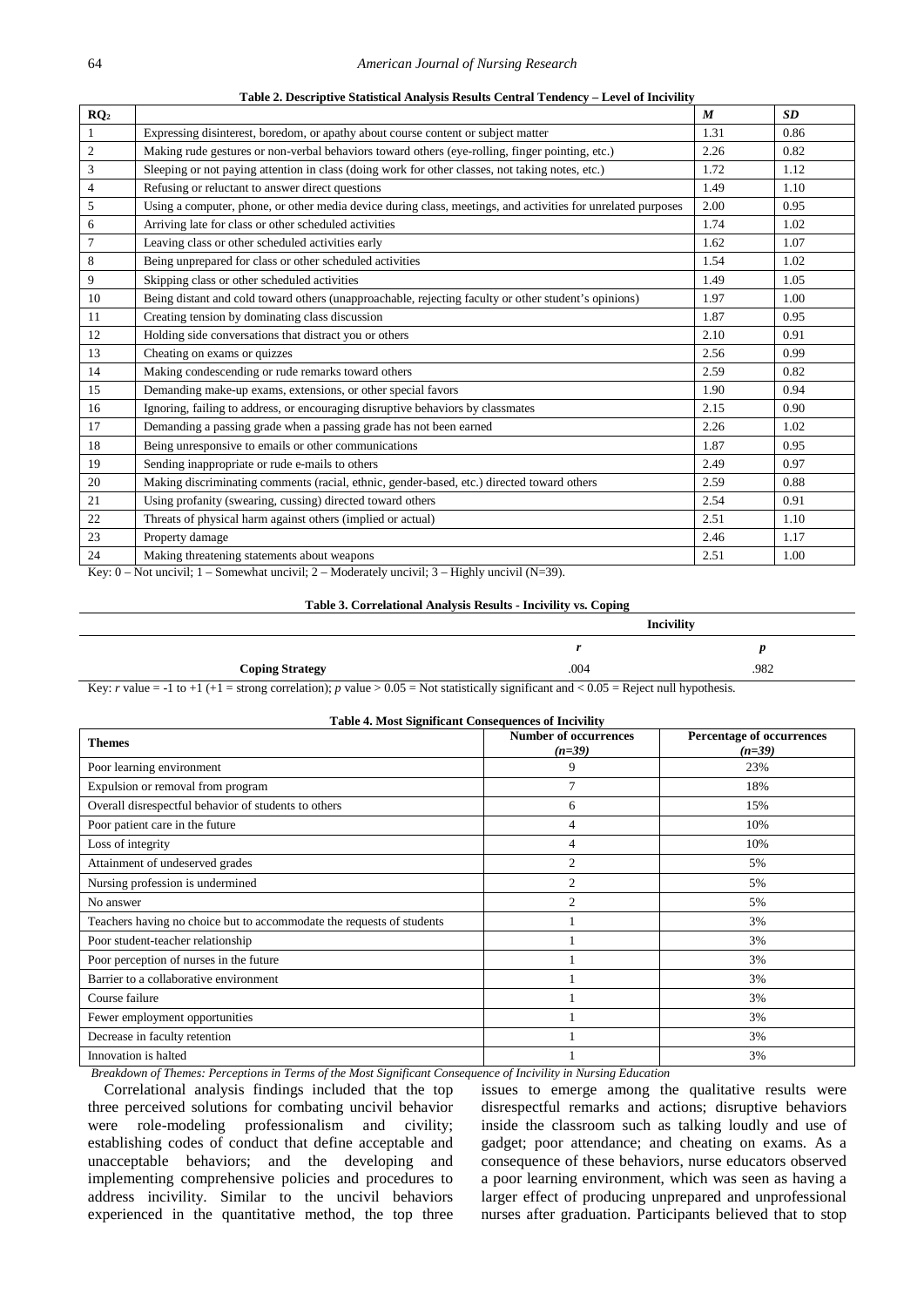the negative impacts of incivility, nurse educators and academic institutions should promote increased awareness of civility standards and expectations.

# **10. Triangulation of the Quantitative and Qualitative Findings**

Study findings revealed that in both the quantitative and qualitative portions of the study the following results emerged: (a) making condescending remarks toward others (quantitative) and using disrespectful remarks and actions (qualitative); (b) Talking loudly and using a computer, phone, or other media device for activities unrelated to class (quantitative) and engaging in disruptive behaviors inside the classroom (qualitative); (c) arriving late for class or other scheduled activities (quantitative) and having attendance issues (qualitative); (d) cheating on exams or quizzes (quantitative) and cheating (qualitative). Unfortunately, the most commonly occurring themes for combatting these issues of nursing student incivility were: (a) daydreaming or imagining a better time or place than the one they were in; (b) analyzing the problem to understand it better; (c) jogging or exercising; and (d) making and following a plan of action.

The researcher found that nurse educators believed that there were three effective solutions for addressing issues of incivility: (a) role-modeling professionalism and civility, (b) establishing codes of conduct that define acceptable and unacceptable behaviors, and (c) developing and implementing comprehensive policies and procedures to address incivility. However, these strategies were not reported in the quantitative section of the study. Nurse educators strongly agreed that if issues of incivility were not addressed, the result would be a poor environment of learning. In addition, participants believed that a poor learning environment would lead to unprepared and unprofessional nurses, following graduation. Finally, most of the nurse educators who participated in the study believed that incivility could be minimized, by increasing nursing students' awareness of institutional expectations for civil behaviors. Based on the two methods of study, differences were found in the results of the first research question. Research question one asked about the strategies study participants used to cope with uncivil situations. In the qualitative findings, nurse educators did not define the coping strategies used, but rather identified the most effective methods to make the situation better.

Upon analysis, the quantitative and qualitative methods had corresponding results for the top three incivility actions observed or encountered. Both quantitative and qualitative analysis findings revealed that students frequently display unruly and disrespectful behaviors while inside the classroom including poor attendance habits, talking loudly in class, not paying attention, using cell phones or other gadgets, and cheating on exams. Through analysis, it was reinforced that the three most frequently encountered uncivil behaviors, as identified by nurse educators, appeared as the top three concerns of the nurse educators in both methods of the study. These triangulated findings prove the need for strategies to combat issues of nursing student incivility, with assistance for nurse educators.

A major difference in the study findings was that nurse educators included concrete plans for managing incivility in the qualitative section whereas only the coping strategies nurse educators used to manage their emotions were reported in the quantitative section. In the qualitative section, the researcher found that nurse educators experienced a poor learning environment and agreed that the promotion of awareness of academic incivility should be promoted, with clear conveyance of the nurse educators' and institution's behavioral standards. A comparison of quantitative and qualitative findings can be found i[n Table 5.](#page-9-0)

<span id="page-9-0"></span>

| <b>Quantitative Findings</b>                                                                                 | <b>Qualitative Findings</b>                                 | <b>Strategies Identified to Combat</b>                                                              | <b>Strategies Employed</b>                                                     |
|--------------------------------------------------------------------------------------------------------------|-------------------------------------------------------------|-----------------------------------------------------------------------------------------------------|--------------------------------------------------------------------------------|
| Making condescending remarks<br>toward others:<br>Using profanity directed toward<br>others                  | Using disrespectful<br>remarks and actions                  | Role-modeling professionalism                                                                       | Daydreaming or imagining a better<br>time or place than the one they are<br>1n |
| Talking loudly and using a<br>computer, phone, or other media<br>device for activities unrelated to<br>class | Engaging in disruptive<br>behaviors inside the<br>classroom | Establishing codes of conduct that define<br>acceptable and unacceptable behaviors                  | Analyzing the problem to<br>understand it better                               |
| Arriving late for class or other<br>scheduled activities                                                     | Having attendance issues                                    | Development and implementation of<br>comprehensive policies and procedures to<br>address incivility | Jogging or exercising                                                          |
| Cheating on exams or quizzes                                                                                 | Cheating                                                    | Provide training for effective<br>communication and conflict negotiation                            | Making and following a plan<br>of action                                       |

**Table 5. Triangulation of Quantitative and Qualitative Findings**

Triangulation of Quantitative and Qualitative Findings.

## **11. Conclusions**

Nurse educators in the southern region of the United States reported their perceptions of nursing student incivility, the coping responses employed when faced with incivility, and the measures they believed were necessary to combat the issue. Based on the results of the study, nursing student incivility is a problem that persists and causes stress for nurse educators; affecting their coping responses and ability to combat the issue. For this reason, it is necessary to consider the problem from the nurse

educators' vantage point, with provisions of additional support for nursing faculty.

# **12. Discussion**

Lazarus &Folkman [\[7\]](#page-11-3) described coping as having two functions: the regulation of emotions or distress and the management of the problem that is causing the emotions or distress. Stress, like that experienced with incivility, impacts an individual's perception of the encounter and has been linked to the development of negative coping responses [\[5\].](#page-11-1) Lazarus and Folkman's [\[7\]](#page-11-3) Transactional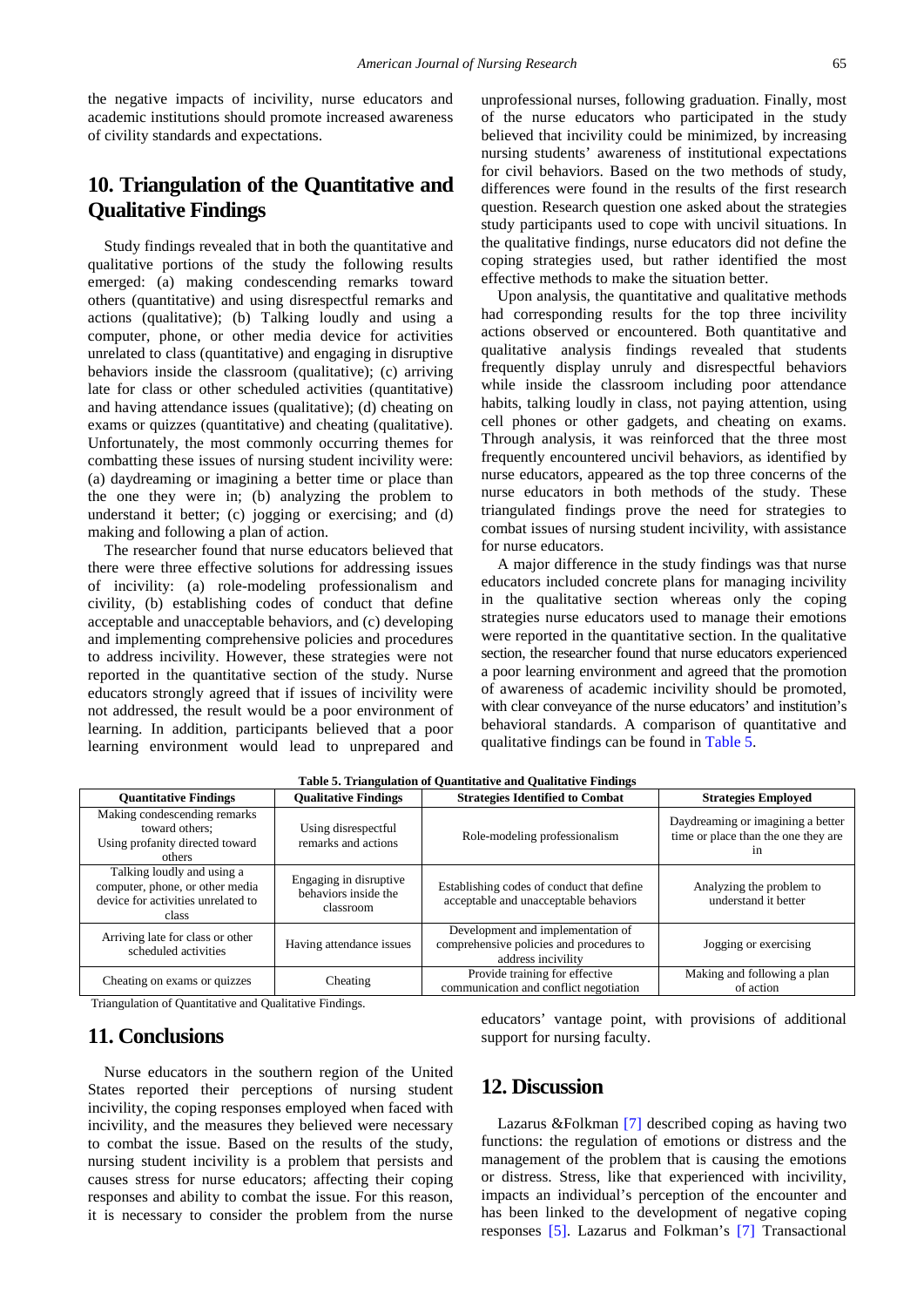Model of Stress and Coping postulates that through primary appraisal of a stressful situation, an individual determines the threat level of an uncivil encounter. If the individual determines that there is no threat, no action is taken. A secondary appraisal takes the place of the available coping mechanisms, when a threat is perceived. Available coping mechanisms are considered and are either employed to combat the issue, or negative stress results. These concepts are the foundation of this study and add credence to the study finding. If Lazarus and Folkman's [\[7\]](#page-11-3) model was correct, nurse educators who participated in this study conducted a primary evaluation of the uncivil behavior encountered and determined that either the threat level of uncivil encounters were minimal, or they determined that they were not equipped to manage the issue. Certainly, making disrespectful comments, using gadgets while in class, and disrupting lectures by talking does not pose an imminent threat of physical harm, but these behaviors do disrupt the environment of learning.

Nurse educators in the study identified a poor environment of learning as a consequence of incivility. In addition, participants of the study reported that this poor environment of learning would ultimately lead to unprepared graduate nurses and poor care of clients in the future. These findings indicate that participants of the study recognize the monumental impact of incivility for not only the environment of learning, but the care of clients. Why then would nurse educators employ coping strategies that does not focus on maintaining a civil environment?

This research study provides evidence that nurse educators facing nursing student incivility employ coping mechanisms that regulate only the emotions or distress experienced with an uncivil encounter. Problem-focused coping responses, which are necessary for the management of academic incivility, were not the first choice of participants. Instead, the types of responses reported were characteristic of negative coping responses like conflict avoidance. Therefore, based on Folkman et. al.  $\begin{bmatrix} 5 \end{bmatrix}$  nursing student incivility = stress for nurse educators = perceptions of incivility that are impacted by stress = negative coping responses, like conflict avoidance. Negative coping responses are a major barrier in combatting academic incivility.

Luparell [\[4\]](#page-11-9) found that nurse educators physically and emotionally disengaged when facing uncivil behaviors. The author suggested that nurse educators work through any cynicism, look for the good in others, and when faced with incivility, avoid responding in a way that would escalate the issue. The very nature of nursing is grounded in caring, as a hallmark of the profession; Therefore, nurse educators may find confronting issues of incivility as aggressive in nature. This could explain why the majority of participants in the study chose daydreaming about a better time and place than the one they were in, as the best coping response to incivility. It enabled the individual to disappear in their mind. Pearson and Porath [\[36\]](#page-12-5) suggest that women do tend to disappear in response to conflict and avoid taking an aggressive posture.

Perhaps academic incivility has grown so commonplace that nurse educators' cognitive appraisals of uncivil events include normalizing inappropriate behaviors. A study finding that speaks to this is that 59.8% of nurse educators report that nursing students use computers, cell phones, or other devices in the classroom, for activities other than class activities. In a world where many people are anchored to computerized devices, nurse educators may find that addressing the problem would be a battle not worth fighting. Therefore, an appraisal is made to ignore the issue and coping mechanisms would be activated that aid in managing the emotions felt by the nurse educator, rather than the event. This type of appraisal would only propagate the issue and the outcome would be reinforcement of the inappropriate behavior, not combatting the issues. This calls attention to the vital need for civility programs that offer ongoing training for nurse educators.

The American Nurses Association (ANA; [\[40\]\)](#page-12-9) addresses the need for ongoing training and support to assist employees dealing with incivility. The ANA [\[40\]](#page-12-9) Position Statement on Violence in Healthcare includes the following recommendations: (a) provide a mechanism for nurses to seek support when feeling threatened, (b) inform employees about available strategies for conflict resolution and respectful communications, and (c) offer educational sessions on incivility and bullying, including prevention strategies. The addition of these recommendations to current programs that target issues of incivility could improve the coping strategies employed by nurse educators.

The findings of this study included evidence that the top three expressions of incivility, as perceived by study participants, were disrespectful remarks and actions, disruptive behaviors inside the classroom such as talking loudly and use of gadgets, and attendance issues. Other studies have identified similar issues. In a study by Clark and Springer [\[2\],](#page-11-8) participants reported holding distracting conversations, using the computer for activities other than classwork, and demanding make-up tests and grade changes as uncivil behaviors (p. 461). Clark and Springer [\[2\]](#page-11-8) reported that nurse educators identified the following behaviors as uncivil: challenging professors about test scores, dominating class discussions, carrying on side conversations, and sighing to show dissatisfaction were all considered uncivil behaviors.

The behaviors identified by participants in the current study are similar to, and in some cases identical to, the issues identified in past studies. In example, holding side conversations, talking loudly, or holding distracting conversations are common among Clark & Springer [\[2\],](#page-11-8) and the current study. The use of gadgets in the classroom, for a purpose other than classroom activities, is another common occurrence found in the literature. Participants in the current study reported this problem as well. Important nursing knowledge never reaches the student when they are engaged in the use of gadgets, or holding side conversations. This is troubling in light of the setting, which is intended to prepare future nurses to deliver safe. quality care to the community.

Participants in the research study identified the consequences of uncivil behavior among nursing students as an antecedent to a poor learning environment. This was seen as having an even bigger effect of producing unprepared and unprofessional nurses after graduation. In a study by Clark [\[1\]](#page-11-0) participants identified incivility as leading to poor patient care as well as decreased productivity. An additional effect could be the loss of public trust and the loss of caring as a hallmark of the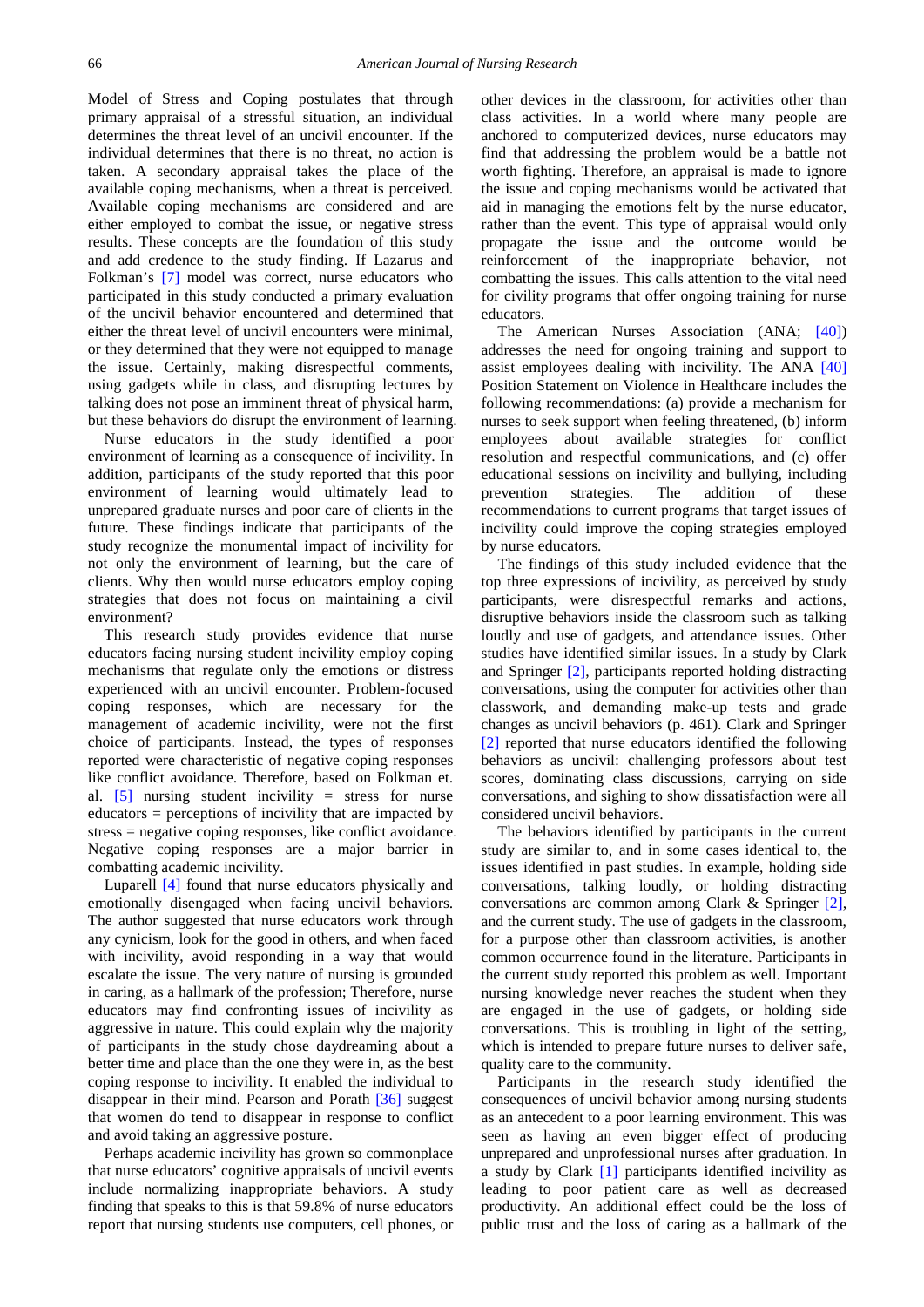profession of nursing. The effects for society could be catastrophic as poor outcomes are experienced by clients. These consequences underscore the need for programs that promote civility and protect the environment of learning.

The top three strategies chosen by study participants for combating uncivil behaviors were role-modeling professionalism and civility; establishing codes of conduct that define acceptable and unacceptable behaviors; and developing and implementing comprehensive policies and procedures to address incivility. Cortina & Magley [\[14\]](#page-11-15) suggested that employees do not typically draw support from supervisors, but rather use coping strategies to manage problems. The current study finding provides evidence that the coping strategies most likely used by nurse educators are ineffective and not problem-focused. Today, most institutions of learning have civility programs in place, but are they being employed by nurse educators in the management of uncivil behaviors? Additional research is needed to determine whether nurse educators make use of civility programs, and if not, why? The best efforts at academic civility can be futile if nurse educators' strategies for managing the problem are not effective. Positive coping responses that address academic incivility are necessary in order to maintain a civil, effective learning environment.

This study proved a need to modify existing programs to combat nursing student incivility with additional support for nurse educator's. In addition, the need to protect the integrity of the profession of nursing, from a culture of incivility was identified. Finally, and most importantly, a crucial barrier in the management of incivility was identified, in less problem-focused coping among nurse educators. The future of nursing education requires purposeful dialogue and continued research to address this ongoing issue.

## **13. Recommendations**

The implications for nursing practice include the potential to greatly improve programs designed to combat incivility, through additional training and support for faculty. The use of negative coping responses among nurse educators should be a considered an integral part of program development. Based on this study, schools of nursing, clinical practice environments, and professional organizations should take measures to protect the integrity of the profession of nursing, from uncivil behaviors.

### **References**

- <span id="page-11-0"></span>[1] Clark, C. (2008a). Faculty and student assessment of and experience with incivility in nursing education. Journal of Nursing Education, 47(10), 458-465.
- <span id="page-11-8"></span>[2] Clark, C. M., & Springer, P. J. (2007). Thoughts on incivility: Student and faculty perceptions of uncivil behavior in nursing education. Nursing Education Perspectives, 28(2), 93-97.
- [3] Luparell, S. (2007). The effects of student incivility on nursing faculty. Journal of Nursing Education, 46(1), 15-19.
- <span id="page-11-9"></span>[4] Luparell, S. (2008). Incivility in nursing education: Let's put an end to it. Retrieved from http://www.nsna.org/Portals/0/Skins/NSNA/pdf/Imprint\_AprMay 08\_Feat\_Incivility.pdf
- <span id="page-11-1"></span>[5] Folkman, S., Lazarus, R. S., Dunkel-Schetter, C., DeLongis, A., & Gruen, R. (1986). Dynamics of a stressful encounter: Cognitive

appraisal, coping, and encounter outcomes. Journal of Personality and Social Psychology 50(5), 992-1003.

- <span id="page-11-2"></span>[6] Creswell, J. W. (2014). Research design: Qualitative, quantitative, and mixed methods approaches (4th ed.). Thousand Oaks, CA: Sage.
- <span id="page-11-3"></span>[7] Lazarus, R. S., & Folkman, S. (1984). Stress, appraisal, and coping. New York, NY: Springer.
- <span id="page-11-4"></span>[8] Clark, C. M., Barbosa-Leiker, C., Gill, L. M., & Nguyen, D. (2015). Revision and psychometric testing of the Incivility in Nursing Education (INE) survey: Introducing the INE-R. Journal of Nursing Education, 54(6), 306-315.
- <span id="page-11-5"></span>[9] Folkman, S., & Lazarus, R. S. (1988). The relationship between coping and emotion: Implications for theory and research. Social Science Medicine, 26(3), 309-317.
- <span id="page-11-6"></span>[10] Vance, T. (2003). Caring and professional practice of nursing. Journal of Nursing, March, 2003: Times Publishing. Retrieved from http://rnjournal.com/journal-of-nursing/caring-and-theprofessionalpractice-of-nursing.
- <span id="page-11-7"></span>[11] Altmiller, G. (2012). Student perceptions of incivility in nursing education: Implications for educators. Nursing Education Perspectives, 33(1), 15-20.
- [12] Luparell, S. (2004). Faculty encounters with uncivil nursing students: An overview. Journal of Professional Nursing, 20(1), 59-67.
- <span id="page-11-11"></span>[13] Sprunk, E. A., LaSala, K. B., & Wilson, V. A. (2014). Student incivility: Nursing faculty lived experience. Journal of Nursing Education and Practice, 4(9), 1-12.
- <span id="page-11-15"></span>[14] Cortina, L. M., & Magley, V. J. (2009). Patterns and profiles of response to incivility in the workplace. Journal of Occupational Health Psychology, 14(3), 272-288.
- [15] Ganske, K. (2010). Moral distress in academia. Online Journal of Issues in Nursing, 15(3), 1.
- [16] Lim, S., Cortina, L. M., & Magley, V. J. (2008). Personal and workgroup incivility: Impact on work and health outcomes. Journal of Applied Psychology, 93(1), 95-107.
- <span id="page-11-10"></span>[17] Valentine, P. (1995). Management of conflict: Do nurses/women handle it differently? Journal of Advanced Nursing, 22(1), 142-149.
- <span id="page-11-12"></span>[18] Clark, C. (2009). Faculty field guide for promoting student civility in the classroom. Nurse Educator, 34(5), 194-197.
- <span id="page-11-13"></span>[19] Lazarus, R. S. (1999). Stress and emotion: A new synthesis. New York: Springer.
- <span id="page-11-14"></span>[20] Aquino, K., Tripp, T. M., & Bies, R. J. (2001). How employees respond to personal offense: The effects of blame attribution, victim status, and offender status on revenge and reconciliation in the workplace. Journal of Applied Psychology, 86(1), 52-59.
- [21] Bradfield, M., & Aquino, K. (1999). The effects of blame attributions and offender likableness on forgiveness and revenge in the workplace. Journal of Management, 25(5), 607-631.
- <span id="page-11-16"></span>[22] Cortina, L. M., Magley, V. J., Williams, J. H., & Langhout, R. D. (2001). Incivility in the workplace: Incidence and impact. Journal of Occupational Health Psychology, 6(1), 64-80.
- <span id="page-11-17"></span>[23] Fitzgerald, L. F. (1990, March). Assessing strategies for coping with harassment: A theoretical/empirical approach. Paper presented at the midwinter conference of the Association for Women in Psychology, Tempe, AZ.
- <span id="page-11-18"></span>[24] Almost, J., Doran, D. M., McGillis Hall, L., & Spence Laschinger, H. K. (2010). Antecedents and consequences of intra - group conflict among nurses. Journal of Nursing Management, 18(8), 981-992.
- <span id="page-11-19"></span>[25] Cox, R. W. (1981). Social forces, states and world orders: Beyond international relations theory. Millennium: Journal of International Studies, 10(2), 126-155.
- <span id="page-11-20"></span>[26] Bono, J. E., & Judge, T. A. (2003). Core self-evaluations: A review of the trait and its role in jog satisfaction and job performance. European Journal of Personality, 17: S5-S18.
- <span id="page-11-21"></span>[27] Leatt, P., & Schneck, R. (1981). Nursing subunit technology: A replication. Administrative Science Quarterly, 26(2), 225-236.
- <span id="page-11-22"></span>[28] Cumbey, D. A., & Alexander, J. W. (1998). The relationship of job satisfaction with organizational variables in public health nursing. Journal of Nursing Administration, 28, 39-46.
- <span id="page-11-23"></span>[29] Roch, S. G., & Shanock, L. R. (2006). Organizational justice in an exchange framework: Clarifying organizational justice dimensions. Journal of Management, 32, 299-322.
- <span id="page-11-24"></span>[30] Cox, K. B. (2004). The intra-group conflict scale: Development and psychometric properties. Journal of Nursing Measurement, 12(2), 133-146.